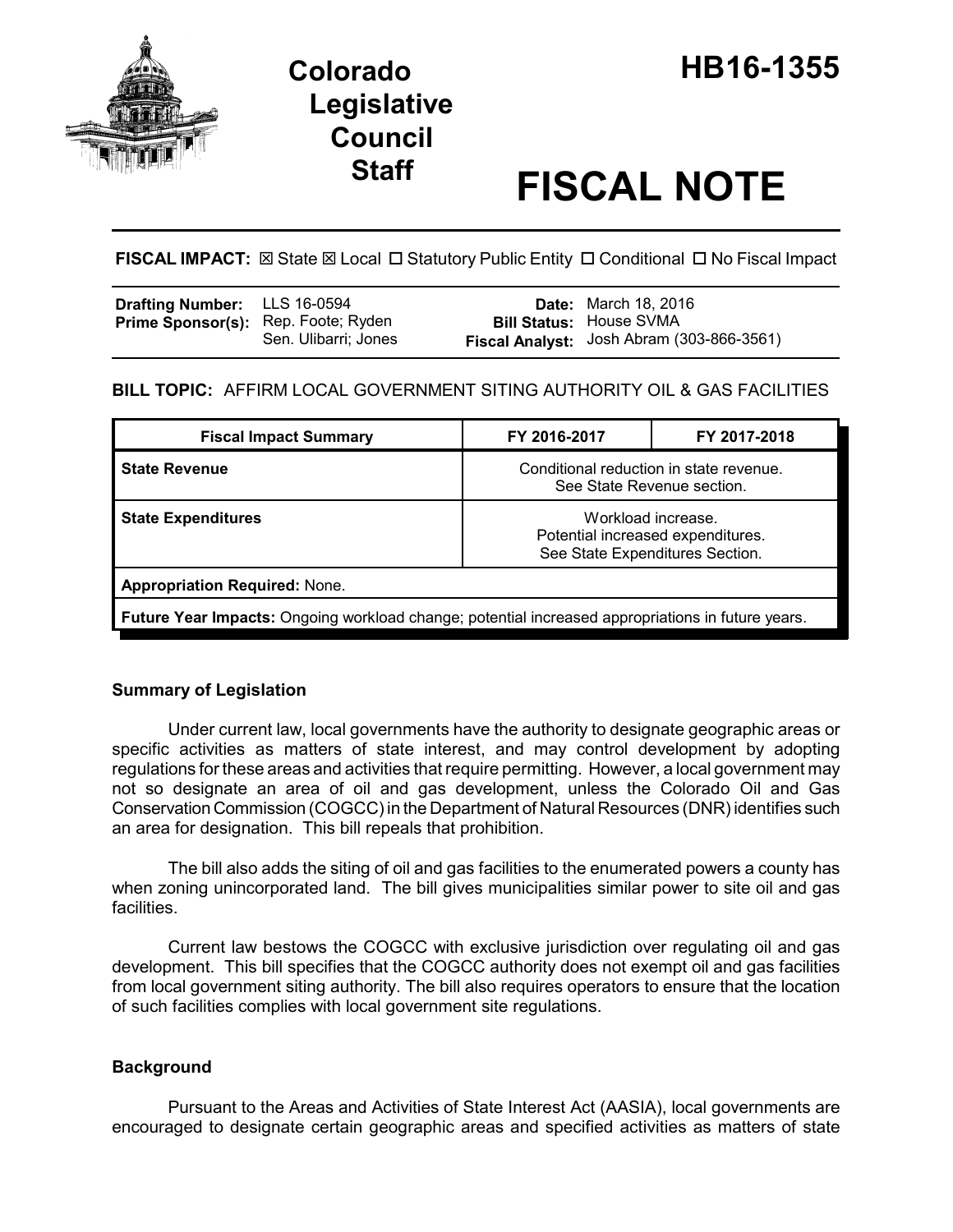interest. If a local government designates an area under AASIA, it must then adopt regulations for that area, referred to as 1041 rules, named after the bill number of the state statute that authorized this power for local governments. The local 1041 regulations must control development of land resources withing the designated area, or that are affected by the designated activity. A permit from the local government is then required for development in regulated areas or for regulated activities.

### **State Revenue**

The bill has a conditional impact on state revenue. Since the bill provides local governments the authority to permit sitting of oil and gas operations, some local governments may limit these operations in their jurisdictions. Because the state receives some state revenue from severance taxes, royalty payments and leases, and a conservation levy, any limitation of oil and gas development potentially decreases the amount of state revenue collected; however, the total reduction is anticipated to be minimal.

## **State Expenditures**

The bill both increases and decreases workload for state agencies and may require future appropriations to the DNR for legal services, as described below.

*Colorado Oil and Gas Conservation Commission*. Under current law, COGCC in the DNR has exclusive authority over siting oil and gas facilities. This bill extends that authority to local governments and will require that oil and gas operators ensure their facilities comply with local ordinances. This fiscal note assumes the responsibility to comply with local restrictions is borne by the oil and gas operator, and that local permitting will occur prior to an operator obtaining a state drilling permit.

Currently, roughly ten percent of Oil and Gas Location Assessments (OGLA) submitted to COGCC require some intervention by the commission to assist in the discussion and negotiation of terms between oil and gas operators and local governments. These assessments are more time consuming and labor intensive than a standard OGLA not hindered by jurisdictional questions. This bill will increase the number of OGLAs that require additional time to process.

The bill is also anticipated to increase workload for field inspection staff, both to approve OGLAs and to conduct necessary on-site inspections. During the initial implementation of this bill, staff workload is anticipated to increase, but this increase does not require new appropriations.

*Department of Law (DOL).* This bill is anticipated to increase legal services to the DNR from the DOL. Conflicts between local government and COGCC siting decisions may lead to litigation, particularly if mineral rights' owners believe a siting decision results in a regulatory taking of property rights. In such cases the COGCC may be pulled into litigation, either as a named party or as an indispensable party. For example, the commission has participated as a party in litigation over a ban on hydraulic fracturing implemented by the City of Longmont. In that case, the COGCC has spent approximately \$240,000 over the past several fiscal years, both for internal legal counsel, and to purchase additional legal counsel from the DOL.

The DOL will have increased costs to advise and counsel the COGCC, and to work with local jurisdictions on proposed regulations. Since the amount of legal services required from DOL is dependant on the future actions of local governments, the amount of legal services is unknown.